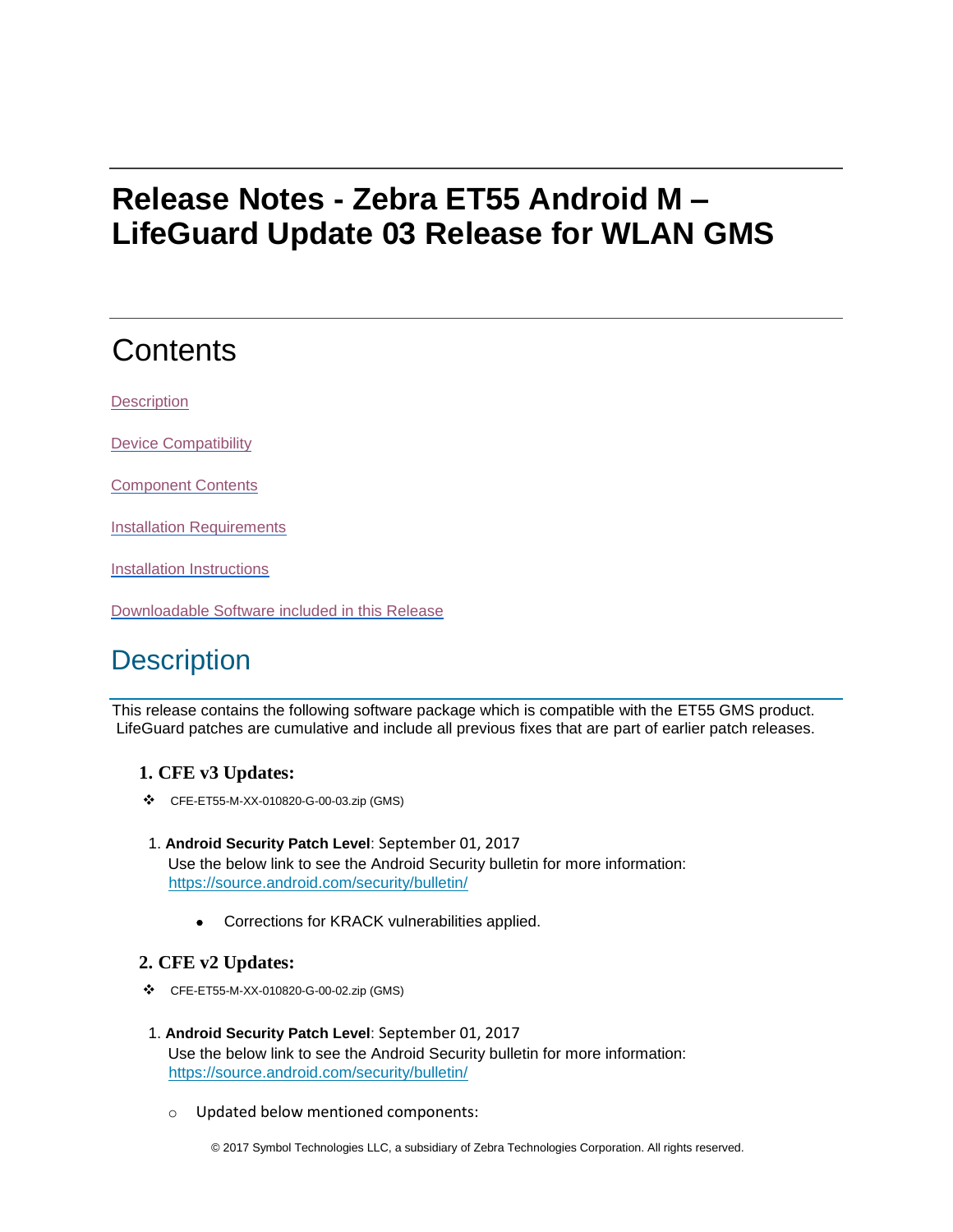- $\circ$  MXMF Version 7.0.2.1
- o DataWedge Version 6.5.61
- $\circ$  EMDK Version 6.6.14.914
- o StagingClient Version 2.8.1.1221
- o Resolved an issue in MX to prevent leakage of configuration parameters.
- o Included fix for BlueBorne vulnerability.
- $\circ$  SPR32894 Resolved an issue wherein the Airwatch fails to install package because MX reports a 'permission error'.
- $\circ$  SPR32956 Resolved an issue wherein the Airwatch agent switches between v1.3 and v6.2.

#### **3. CFE v1 Updates:**

❖ CFE-ET55-M-XX-010820-G-00-01.zip (GMS)

### 1. **Android Security Patch Level**: July 01, 2017

Use the below link to see the Android Security bulletin for more information: <https://source.android.com/security/bulletin/>

 $\circ$  Resolved a rare occurrence of touch un-responsiveness while the device is being rebooted with usb cable attached.

## <span id="page-1-0"></span>Device Compatibility

This software release has been approved for Android ET55 M GMS models mentioned below.

| Device           | <b>Operating System</b> |
|------------------|-------------------------|
| ET55BE-G15E-00A6 | Android 6.0.1           |
| ET55BT-G15E-00A6 | Android 6.0.1           |
| ET55TE-G15E-00A6 | Android 6.0.1           |
| ET55TT-G15E-00A6 | Android 6.0.1           |

## <span id="page-1-1"></span>Component Contents/Updates

| Component / Description     | Version                  |
|-----------------------------|--------------------------|
| <b>Product Build Number</b> | 01-08-20-MG-1R-M1        |
| Device Patch Version        |                          |
| <b>Android Version</b>      | 6.0.1                    |
| Wi-Fi                       | FUSION BA 3 01.0.5.011 M |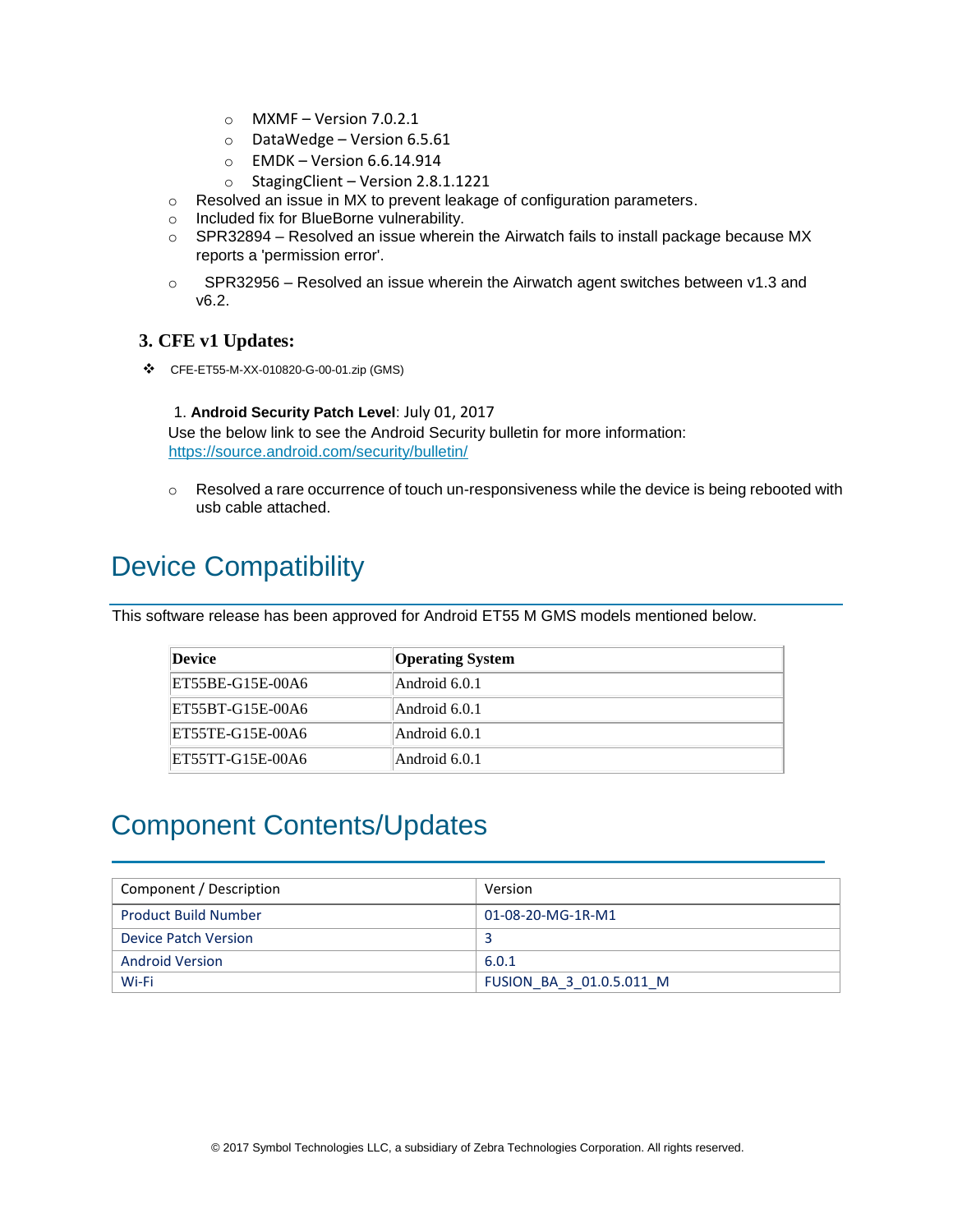### <span id="page-2-0"></span>Installation Requirements

ADB installed on the PC (including adb drivers)

USB debugging turned ON (from Developer options) ET55 GMS has at least:

Version 01-08-20-MG-1R-M1.170713 build

### <span id="page-2-1"></span>Installation Instructions

BEFORE UPDATING THE OS IMAGE, EXTERNAL POWER MUST BE APPLIED TO THE TERMINAL VIA USB CHARGING CABLE OR CRADLE.

PLEASE ENSURE BATTERY LEVEL IS > 30%

IMPORTANT NOTE:

CFE v3 HAS BEEN RELEASED IN THIS POSTING.

CFE v3:

❖ CFE-ET55-M-XX-010820-G-00-03.zip (GMS)

i. If the device has  $01-08-20-MG-1R-M1.170713$  build

To see what GMS CFE version is currently on the device, go to "Settings" and scroll down to "About tablet" and look at the "Build number".

If it displays "**01-08-20-MG-1R-M1.170713**" (GMS), the device has base build.

If it displays "**01-08-20-MG-1R-M1**" and **Device patch version** shows "3", then the device is GMS with CFE v3 software update.